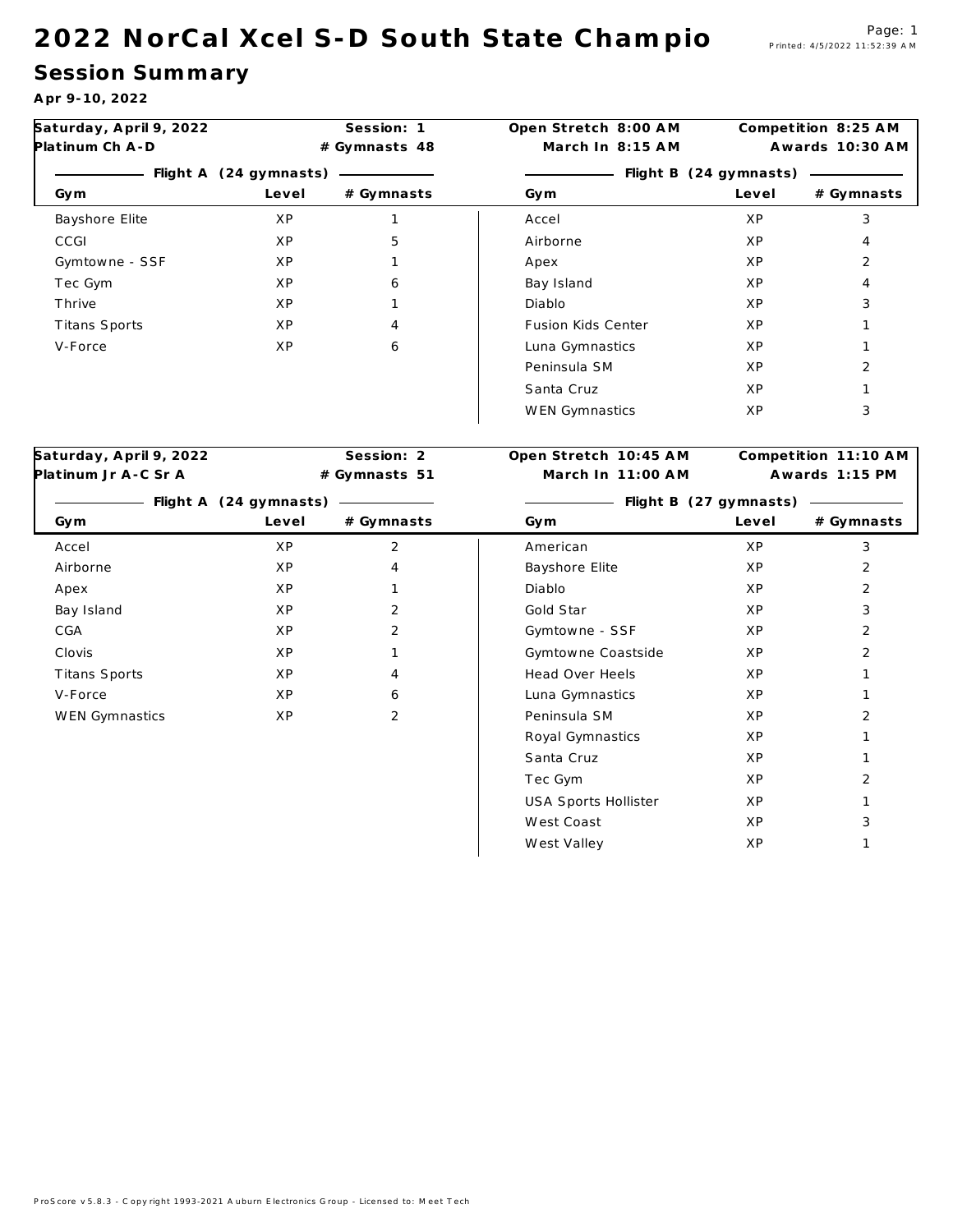#### 2 0 2 2 N or Cal X cel S - D South State Champio Page: 2

## **Session Sum m a ry**

**A pr 9-10, 2022**

| Saturday, April 9, 2022<br>Plat Sr A Diamond |                                 | Session: 3<br># Gymnasts 59 | Open Stretch 1:25 PM<br>March In 1:40 PM | Competition 1:50 PM<br>Awards 4:25 PM |            |
|----------------------------------------------|---------------------------------|-----------------------------|------------------------------------------|---------------------------------------|------------|
| Gym                                          | Flight A (29 gymnasts)<br>Level | # Gymnasts                  | Gym                                      | Flight B (30 gymnasts)<br>Level       | # Gymnasts |
|                                              |                                 |                             |                                          |                                       |            |
| Accel                                        | X D                             |                             | Airborne                                 | X <sub>D</sub>                        | 3          |
| Accel                                        | ΧP                              |                             | Airborne                                 | ΧP                                    | 3          |
| Bayshore Elite                               | X D                             | 4                           | American                                 | XD                                    | 4          |
| Bayshore Elite                               | ΧP                              |                             | Bay Island                               | X D                                   | 2          |
| CGA                                          | XP                              | 4                           | Bay Island                               | XP                                    |            |
| Gold Star                                    | X D                             | 4                           | Diablo                                   | X D                                   | 3          |
| Gold Star                                    | ΧP                              | 4                           | Edge                                     | ΧP                                    |            |
| Gymtowne - SSF                               | X D                             | 3                           | Gym Unlimited                            | ΧP                                    | 2          |
| Pacific West                                 | X D                             | 5                           | Peninsula SM                             | X D                                   | 3          |
| Pacific West                                 | XP                              | $\overline{2}$              | Royal Gymnastics                         | ΧP                                    | 2          |
|                                              |                                 |                             | Santa Cruz                               | ΧP                                    |            |
|                                              |                                 |                             | V-Force                                  | ΧD                                    |            |
|                                              |                                 |                             | V-Force                                  | ΧP                                    |            |
|                                              |                                 |                             | West Coast                               | X D                                   |            |
|                                              |                                 |                             | West Coast                               | XP                                    | 2          |

|                        |            |                  | Competition 5:05 AM    |              |  |  |
|------------------------|------------|------------------|------------------------|--------------|--|--|
| # Gymnasts 65          |            | March In 4:55 PM | Awards 7:10 PM         |              |  |  |
| Flight A (33 gymnasts) |            |                  | Flight B (32 gymnasts) |              |  |  |
| Level                  | # Gymnasts | Gym              | Level                  | $#$ Gymnasts |  |  |
| X G                    | 2          | Airborne         | ΧG                     |              |  |  |
| ХG                     | 2          | CCGI             | ХG                     | 4            |  |  |
| ХG                     | 8          | Gymtowne - SSF   | ХG                     | 2            |  |  |
| ХG                     | 5          | Head Over Heels  | ХG                     | 3            |  |  |
| ХG                     | 3          | IP               | ХG                     |              |  |  |
| ХG                     |            | LGE              | ХG                     |              |  |  |
| ХG                     |            | Royal Gymnastics | ХG                     |              |  |  |
| ХG                     | 3          | Titans Sports    | ХG                     | 6            |  |  |
| ХG                     | 2          | WEN Gymnastics   | ХG                     |              |  |  |
| ХG                     |            | West Valley      | ХG                     | 3            |  |  |
| ХG                     | 5          |                  |                        |              |  |  |
|                        |            |                  |                        |              |  |  |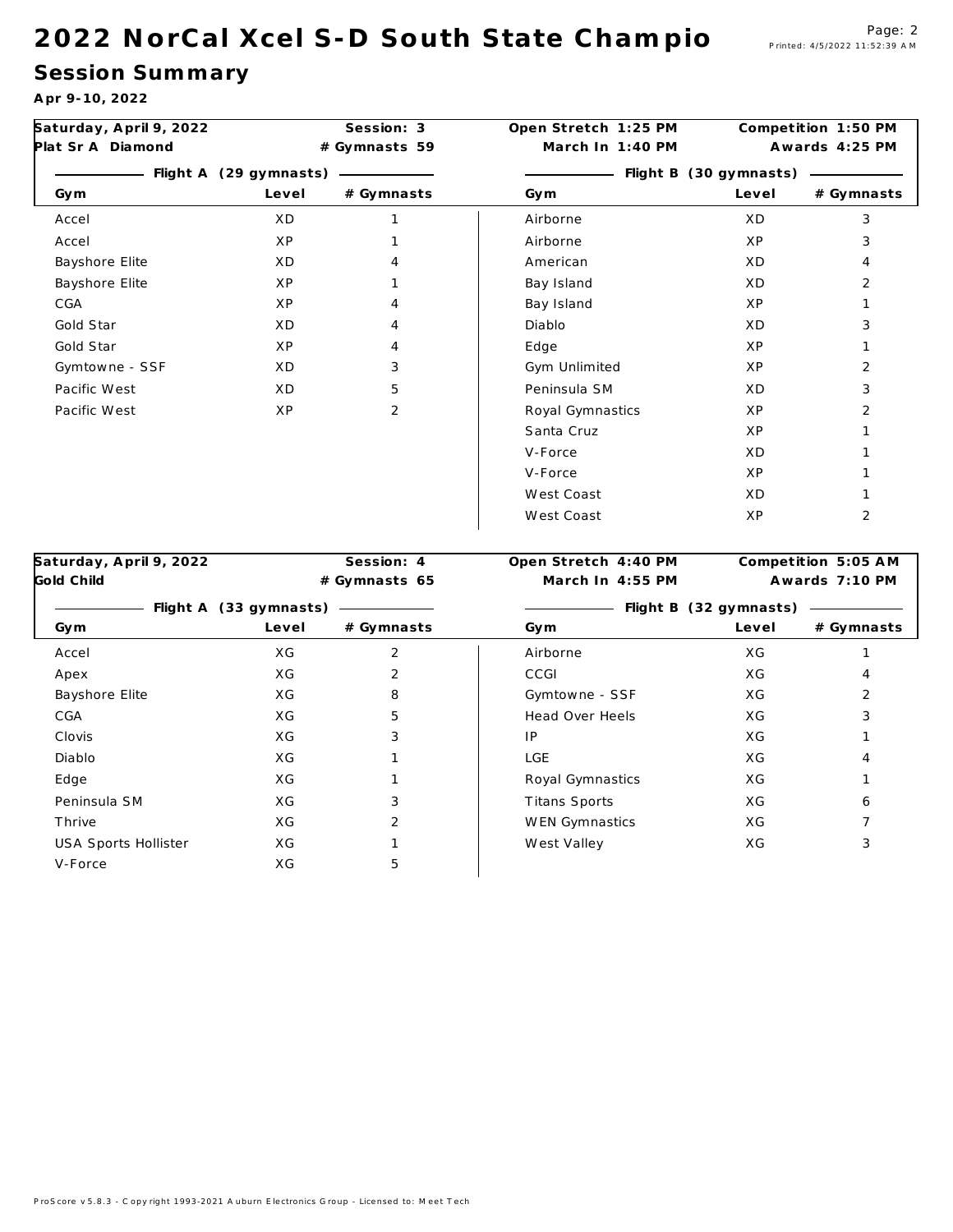#### 2022 NorCal Xcel S-D South State Champio<sup>Page: 3</sup>

## **Session Sum m a ry**

**A pr 9-10, 2022**

| Saturday, April 9, 2022      | Session: 5 |                  | Open Stretch 7:25 PM | Competition 7:50 PM |                     |
|------------------------------|------------|------------------|----------------------|---------------------|---------------------|
| Gold Junior<br># Gymnasts 66 |            | March In 7:40 PM | Awards 9:50 PM       |                     |                     |
|                              |            |                  |                      |                     |                     |
| Gym                          | Level      | # Gymnasts       | Gym                  | Level               | # Gymnasts          |
| Airborne                     | ΧG         | $\overline{4}$   | Accel                | X G                 | $\overline{4}$      |
| All About                    | XG         | $\overline{4}$   | American             | XG                  | $\overline{7}$      |
| Apex                         | ХG         | $\overline{4}$   | Bayshore Elite       | ХG                  | 5                   |
| Bay Island                   | X G        | $\overline{4}$   | CGA                  | XG                  | 1                   |
| CCGI                         | ΧG         | 2                | Edge                 | X G                 | 4                   |
| Diablo                       | ХG         | 3                | Fusion Kids Center   | ХG                  | $\mathbf{1}$        |
| Gym Unlimited                | X G        | $\overline{2}$   | Gymtowne - SSF       | ХG                  | 1                   |
| Head Over Heels              | X G        | 3                | Luna Gymnastics      | ХG                  | 2                   |
| Pacific West                 | ХG         | $\mathbf{1}$     | Peninsula SC         | ХG                  | $\mathbf{1}$        |
| Peninsula SM                 | ХG         | $\overline{2}$   | WEN Gymnastics       | ХG                  | $\overline{2}$      |
| Royal Gymnastics             | ХG         | $\mathbf{1}$     | West Coast           | X G                 | 2                   |
| Top Flight                   | ХG         | 2                | West Valley          | ХG                  | $\overline{2}$      |
| V-Force                      | ХG         | 2                |                      |                     |                     |
|                              |            |                  |                      |                     |                     |
| Sunday, April 10, 2022       |            | Session: 6       | Open Stretch 8:00 AM |                     | Competition 8:25 AM |
| Gold Senior                  |            | # Gymnasts 68    | March In 8:15 AM     |                     | Awards 10:30 AM     |
|                              |            |                  |                      |                     |                     |
| Gym                          | Level      | # Gymnasts       | Gym                  | Level               | # Gymnasts          |
| Bay Island                   | ХG         | 4                | Airborne             | ХG                  | 5                   |
| CGA                          | ХG         | 8                | American             | ХG                  | 5                   |
| Clovis                       | ХG         | 3                | Apex                 | ХG                  | 2                   |
| Gymtowne - SSF               | ХG         | $\overline{4}$   | Bayshore Elite       | ХG                  | $\overline{4}$      |
| Head Over Heels              | X G        | 2                | Edge                 | ΧG                  | 3                   |
| Luna Gymnastics              | ХG         | $\overline{2}$   | Gymtowne Coastside   | ХG                  | $\mathbf{1}$        |
| Pacific West                 | ХG         | 3                | IP                   | ХG                  | $\mathbf{1}$        |
| Royal Gymnastics             | ХG         | $\mathbf{1}$     | <b>LGE</b>           | ХG                  | $\overline{2}$      |
| Santa Cruz                   | ХG         | $\overline{4}$   | Peninsula SC         | ХG                  | 2                   |
| Tec Gym                      | XG         | 2                | Peninsula SM         | ХG                  | 3                   |
|                              |            |                  | USA Sports Hollister | ΧG                  | 1                   |
|                              |            |                  | WEN Gymnastics       | X G                 | $\mathbf{1}$        |

West Coast XG X 1 West Valley NG XG 4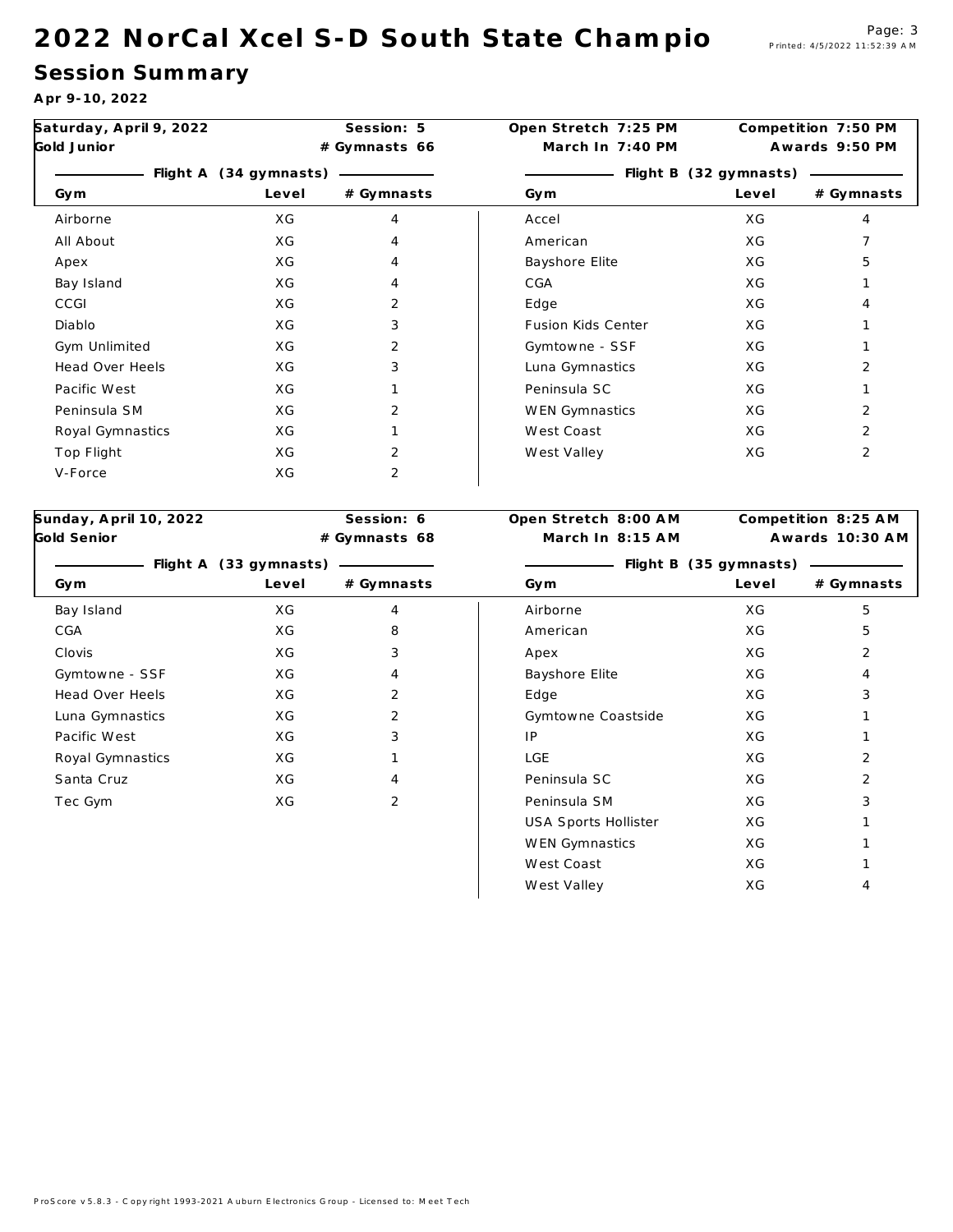#### 2022 NorCal Xcel S-D South State Champio<sup>Page: 4</sup>

**A pr 9-10, 2022**

| Sunday, April 10, 2022<br>Silver Child |       | Session: 7    | Open Stretch 10:45 AM  | Competition 11:10 AM |                     |  |
|----------------------------------------|-------|---------------|------------------------|----------------------|---------------------|--|
|                                        |       | # Gymnasts 67 | March In 11:00 AM      |                      | Awards 1:05 PM      |  |
| Flight A (34 gymnasts)                 |       |               | Flight B (33 gymnasts) |                      |                     |  |
| Gym                                    | Level | # Gymnasts    | Gym                    | Level                | # Gymnasts          |  |
| Accel                                  | XS    |               | All About              | XS                   |                     |  |
| Airborne                               | XS    |               | CGA                    | XS                   | 3                   |  |
| Apex                                   | XS    |               | IP                     | XS                   | 2                   |  |
| CCGI                                   | XS    | 3             | Legacy Training Ctr    | XS                   | 2                   |  |
| Clovis                                 | XS    |               | <b>LGE</b>             | XS                   | 10                  |  |
| Diablo                                 | XS    | 3             | Peninsula SM           | XS                   |                     |  |
| Edge                                   | XS    |               | Titans Sports          | XS                   | 5                   |  |
| Gym Unlimited                          | XS    | 4             | USA Sports Hollister   | XS                   | 2                   |  |
| Gymtowne - SSF                         | XS    | 2             | West Coast             | XS                   |                     |  |
| Royal Gymnastics                       | XS    | 1             | West Valley            | XS                   | 6                   |  |
| Tec Gym                                | XS    | 2             |                        |                      |                     |  |
| V-Force                                | XS    | 6             |                        |                      |                     |  |
| WEN Gymnastics                         | XS    | 5             |                        |                      |                     |  |
|                                        |       |               |                        |                      |                     |  |
| Sunday, April 10, 2022                 |       | Session: 8    | Open Stretch 1:20 PM   |                      | Competition 1:45 PM |  |

| Silver Junior          | # Gymnasts 68 |            | March In 1:35 PM            | Awards 3:40 PM |                |  |
|------------------------|---------------|------------|-----------------------------|----------------|----------------|--|
| Flight A (34 gymnasts) |               |            | Flight B (34 gymnasts)      |                |                |  |
| Gym                    | Level         | # Gymnasts | Gym                         | Level          | # Gymnasts     |  |
| Airborne               | XS            |            | Accel                       | XS             |                |  |
| Bay Island             | XS            |            | Apex                        | XS             | 6              |  |
| CGA                    | XS            | 2          | CCGI                        | XS             | 2              |  |
| Diablo                 | XS            |            | Gymtowne Coastside          | XS             | $\overline{2}$ |  |
| Edge                   | XS            | 4          | Pacific West                | XS             |                |  |
| Gym Unlimited          | XS            | 5          | Peninsula SM                | XS             | 4              |  |
| Head Over Heels        | XS            |            | Royal Gymnastics            | XS             | $\overline{2}$ |  |
| LGE                    | XS            | 3          | <b>USA Sports Hollister</b> | XS             | $\overline{2}$ |  |
| Luna Gymnastics        | XS            | 3          | V-Force                     | XS             | 6              |  |
| Tec Gym                | XS            | 2          | WEN Gymnastics              | XS             | 8              |  |
| Titans Sports          | XS            | 4          |                             |                |                |  |
| West Valley            | XS            |            |                             |                |                |  |